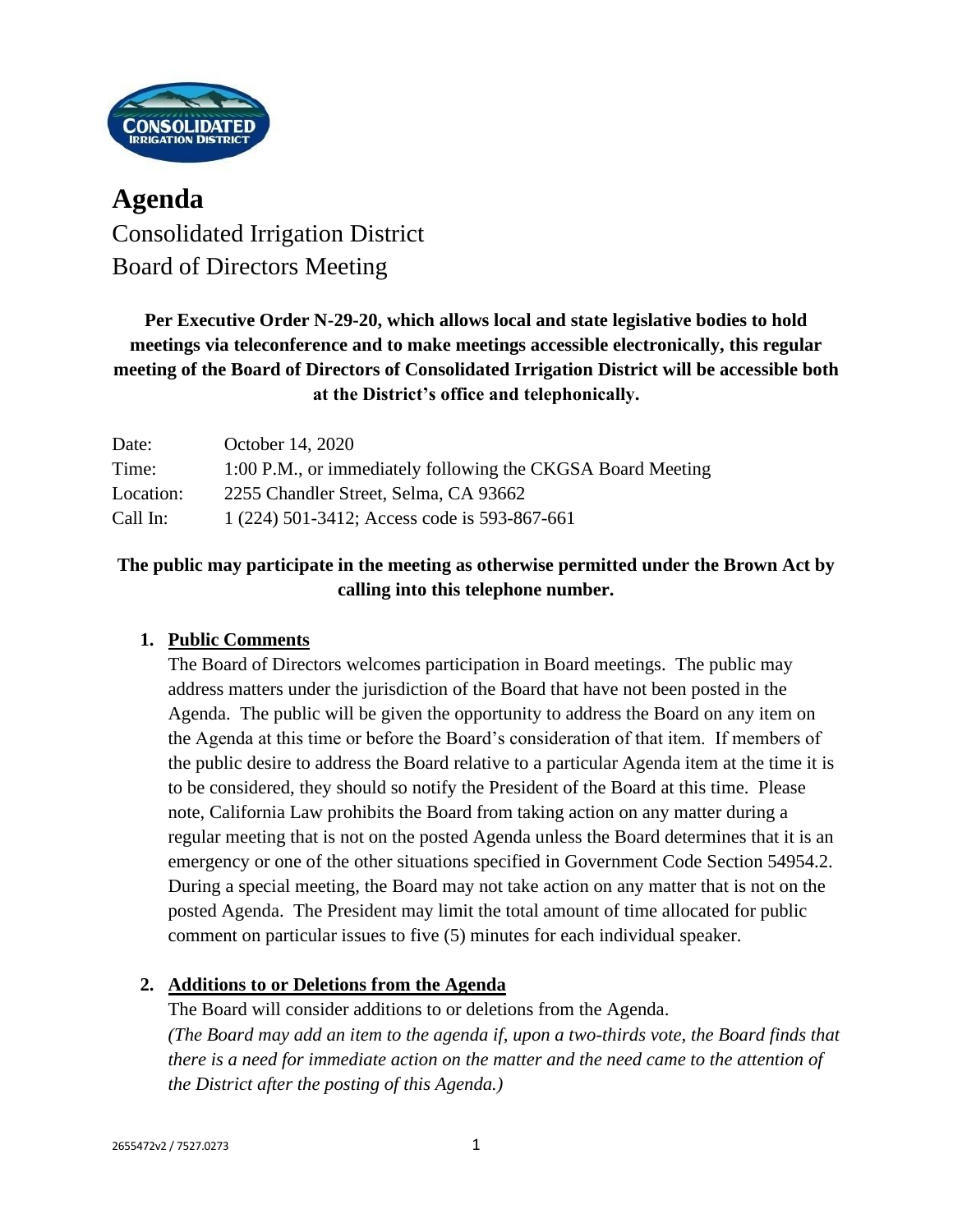#### **3. Disclosure of Possible Conflict of Interest**

Disclosure by Board Members of possible conflicts of interest.

#### **4. Consent Calendar (Recommend Approval) – Review & Take Action**

- **a.** Approval of September 9, 2020 Board Meeting Minutes
- **b.** Approval of September 2020 Bills
- **c.** Authorize Special Payroll Warrants for November 2020
- **d.** Receive report of Monthly Status: Collections and Certificates of Sale as of September 30, 2020
- **e.** Approval of CID Monthly Budget Report as of September 30, 2020
- **f.** Accept Financial Report as of September 30, 2020

## **5. Correspondence: Items for Board Action**

- **a. Consolidated Irrigation District Annual Financial Statement** Review for possible action CID's Annual Financial Statement for fiscal year ending July 31, 2019.
- **b. Consolidated Irrigation District Annual Financial Statement** Review for possible action CID's Annual Financial Statement for interim year ending December 31, 2019.
- **c. Association of California Water Agencies, (ACWA) Dues - \$17,855.00** Review and discuss possible action the ACWA dues in the amount of \$17,855.00.
- **d. Kings River Water Association (KRWA) 2020-2021 Assessment - \$130,990.40** Review and discuss possible action the KRWA 2020-2021 Second Installment Assessment of \$130,990.40.

# **e. Thank you from the Flagler family** Flagler family would like to thank CID for the donation in memory of George Flagler to St. Gregory Church.

#### **6. Manager's Report, Presentation of Items for Board Action and Public Hearings**

**a. Manager's Report**

Receive monthly update.

**b. Water Report**

Review and discuss for possible action: the current water report.

**c. SGMA Update**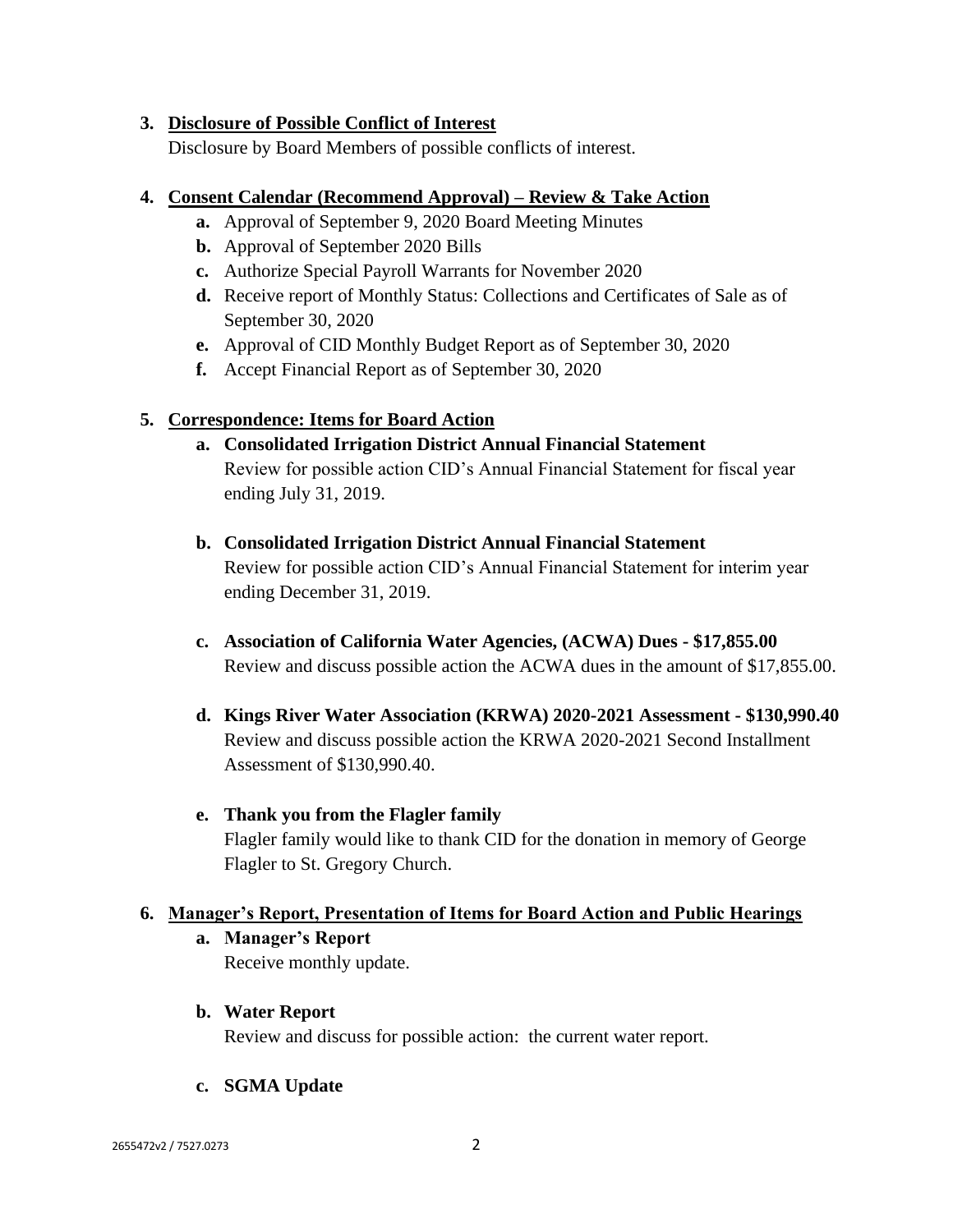Receive update on implementation of the Sustainable Groundwater Management Act and provide directions to staff.

## **d. Report of Land Acquisition Effort**

Receive update and discuss for possible action regarding land acquisition.

## **e. Projects Update**

Receive update and discuss for possible action: the status of current projects. (i) Temperance Pond

## **7. Award contract for Tarn Divide Reconstruction Project**

Review and consider taking action to award contract for reconstruction of headworks on C&K Canal at Tarn Divide.

## **8. Electronic Communication Policy; Board Action**

Review and consider for action an Electronic Communication Policy and Affidavit.

## **9. Common Use Agreement with High Speed Rail**

Review and consider taking action to approve and authorize the Board Chairman to sign a Common Use Agreement with the California High Speed Rail Authority.

#### **10. Acceptance of Easement Agreement**

Review and consider taking action to accept the Garzetti easement obtained as part of the High Speed Rail project.

# **11. Closed Session Pursuant to Government Code Section 54957.6 – Public Employee Discipline/Dismissal/Release**

Position: Office Manager

# **12. Closed Session Pursuant to Government Code Section 54956.9(d)(2) – Conference with Legal Counsel**

Conference with legal counsel related to significant exposure to and/or anticipated litigation pursuant to paragraph (2) of subdivision (d) of Government Code Section 54956.9: (2 cases)

# **13. Closed Session Pursuant to Government Code Section 54956.9(d)(1) – Conference with Legal Counsel**

Closed session pursuant to Government Code Section 54956.9(d)(1) related to existing litigation:

a. Kings River Water Association, et al. v. James Verboon, et al;